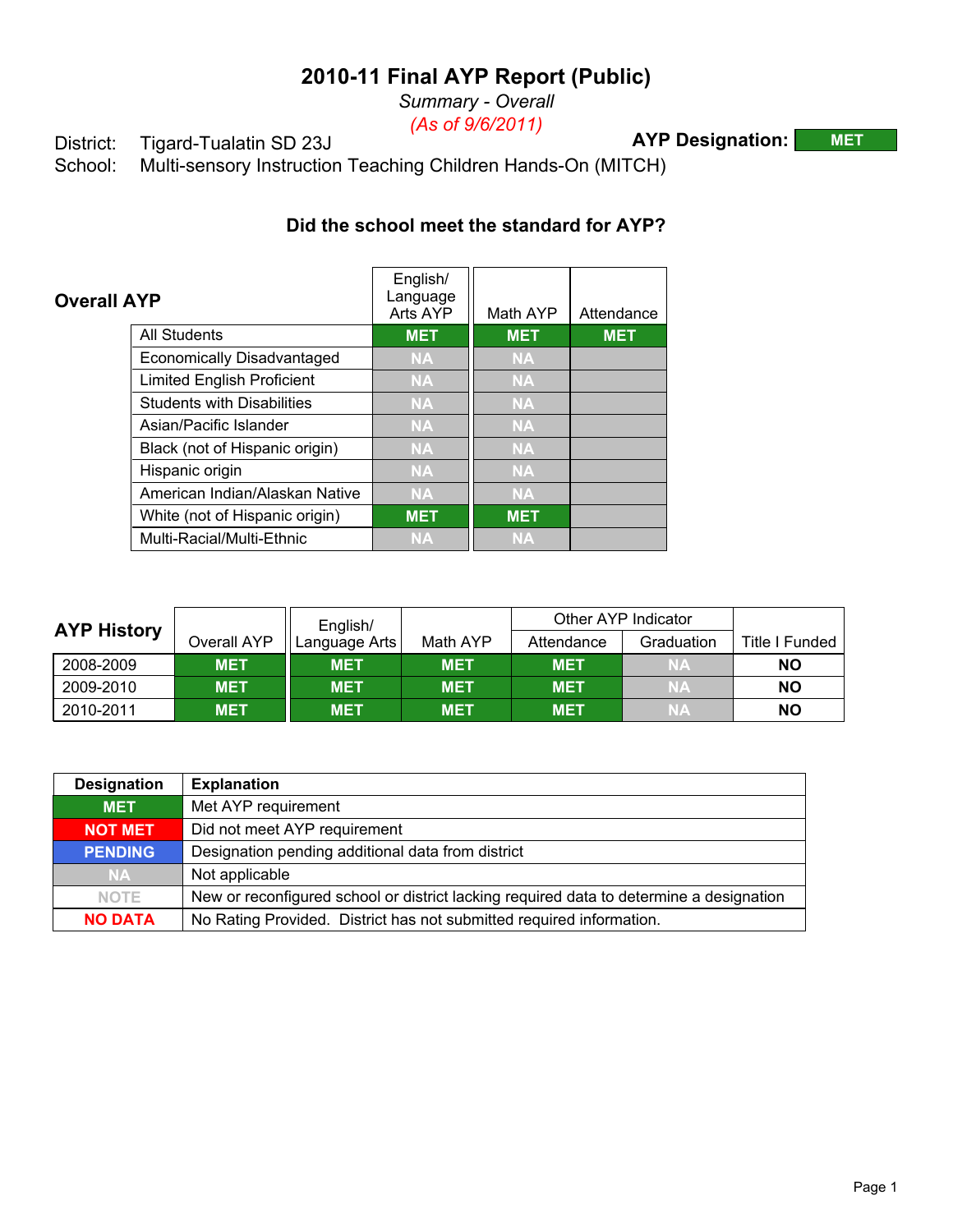*Summary - Indicators*

# District: Tigard-Tualatin SD 23J<br>School: Multi-sensory Instruction

Multi-sensory Instruction Teaching Children Hands-On (MITCH)

| <b>English/Language Arts</b><br>(Reading) | English/<br>Language<br>Arts AYP | Participation | Academic<br><b>Status</b> | Academic<br>Growth | Attendance |
|-------------------------------------------|----------------------------------|---------------|---------------------------|--------------------|------------|
| <b>All Students</b>                       | <b>MET</b>                       | <b>MET</b>    | <b>MET</b>                | <b>NA</b>          | <b>MET</b> |
| <b>Economically Disadvantaged</b>         | <b>NA</b>                        | <b>NA</b>     | <b>NA</b>                 | <b>NA</b>          | <b>NA</b>  |
| <b>Limited English Proficient</b>         | <b>NA</b>                        | <b>NA</b>     | <b>NA</b>                 | <b>NA</b>          | <b>NA</b>  |
| <b>Students with Disabilities</b>         | <b>NA</b>                        | <b>NA</b>     | <b>NA</b>                 | <b>NA</b>          | <b>NA</b>  |
| Asian/Pacific Islander                    | <b>NA</b>                        | <b>NA</b>     | <b>NA</b>                 | <b>NA</b>          | <b>NA</b>  |
| Black (not of Hispanic origin)            | <b>NA</b>                        | <b>NA</b>     | <b>NA</b>                 | <b>NA</b>          | <b>NA</b>  |
| Hispanic origin                           | <b>NA</b>                        | <b>NA</b>     | <b>NA</b>                 | <b>NA</b>          | <b>NA</b>  |
| American Indian/Alaskan Native            | <b>NA</b>                        | <b>NA</b>     | <b>NA</b>                 | <b>NA</b>          | <b>NA</b>  |
| White (not of Hispanic origin)            | <b>MET</b>                       | <b>MET</b>    | <b>MET</b>                | <b>NA</b>          | <b>MET</b> |
| Multi-Racial/Multi-Ethnic                 | <b>NA</b>                        | <b>NA</b>     | <b>NA</b>                 | <b>NA</b>          | <b>NA</b>  |

| <b>Mathematics</b><br>(Math)      | Math AYP   | Participation | Academic<br><b>Status</b> | Academic<br>Growth | Attendance |
|-----------------------------------|------------|---------------|---------------------------|--------------------|------------|
| <b>All Students</b>               | <b>MET</b> | <b>MET</b>    | <b>MET</b>                | <b>NA</b>          | <b>MET</b> |
| <b>Economically Disadvantaged</b> | <b>NA</b>  | <b>NA</b>     | <b>NA</b>                 | <b>NA</b>          | <b>NA</b>  |
| <b>Limited English Proficient</b> | <b>NA</b>  | <b>NA</b>     | <b>NA</b>                 | <b>NA</b>          | <b>NA</b>  |
| <b>Students with Disabilities</b> | <b>NA</b>  | <b>NA</b>     | <b>NA</b>                 | <b>NA</b>          | <b>NA</b>  |
| Asian/Pacific Islander            | <b>NA</b>  | <b>NA</b>     | <b>NA</b>                 | <b>NA</b>          | <b>NA</b>  |
| Black (not of Hispanic origin)    | <b>NA</b>  | <b>NA</b>     | <b>NA</b>                 | <b>NA</b>          | <b>NA</b>  |
| Hispanic origin                   | <b>NA</b>  | <b>NA</b>     | <b>NA</b>                 | <b>NA</b>          | <b>NA</b>  |
| American Indian/Alaskan Native    | <b>NA</b>  | <b>NA</b>     | <b>NA</b>                 | <b>NA</b>          | <b>NA</b>  |
| White (not of Hispanic origin)    | <b>MET</b> | <b>MET</b>    | <b>MET</b>                | <b>NA</b>          | <b>MET</b> |
| Multi-Racial/Multi-Ethnic         | <b>NA</b>  | <b>NA</b>     | <b>NA</b>                 | <b>NA</b>          | <b>NA</b>  |

 $\overline{ }$ 

*To meet AYP, subgroups are only required to meet attendance when the academic status target is not met.*

F

| Attendance                        | Attendance<br><b>AYP</b> |
|-----------------------------------|--------------------------|
| <b>All Students</b>               | <b>MET</b>               |
| <b>Economically Disadvantaged</b> | <b>NA</b>                |
| <b>Limited English Proficient</b> | <b>NA</b>                |
| <b>Students with Disabilities</b> | <b>NA</b>                |
| Asian/Pacific Islander            | NA                       |
| Black (not of Hispanic origin)    | NA                       |
| Hispanic origin                   | <b>NA</b>                |
| American Indian/Alaskan Native    | <b>NA</b>                |
| White (not of Hispanic origin)    | <b>MET</b>               |
| Multi-Racial/Multi-Ethnic         | <b>NA</b>                |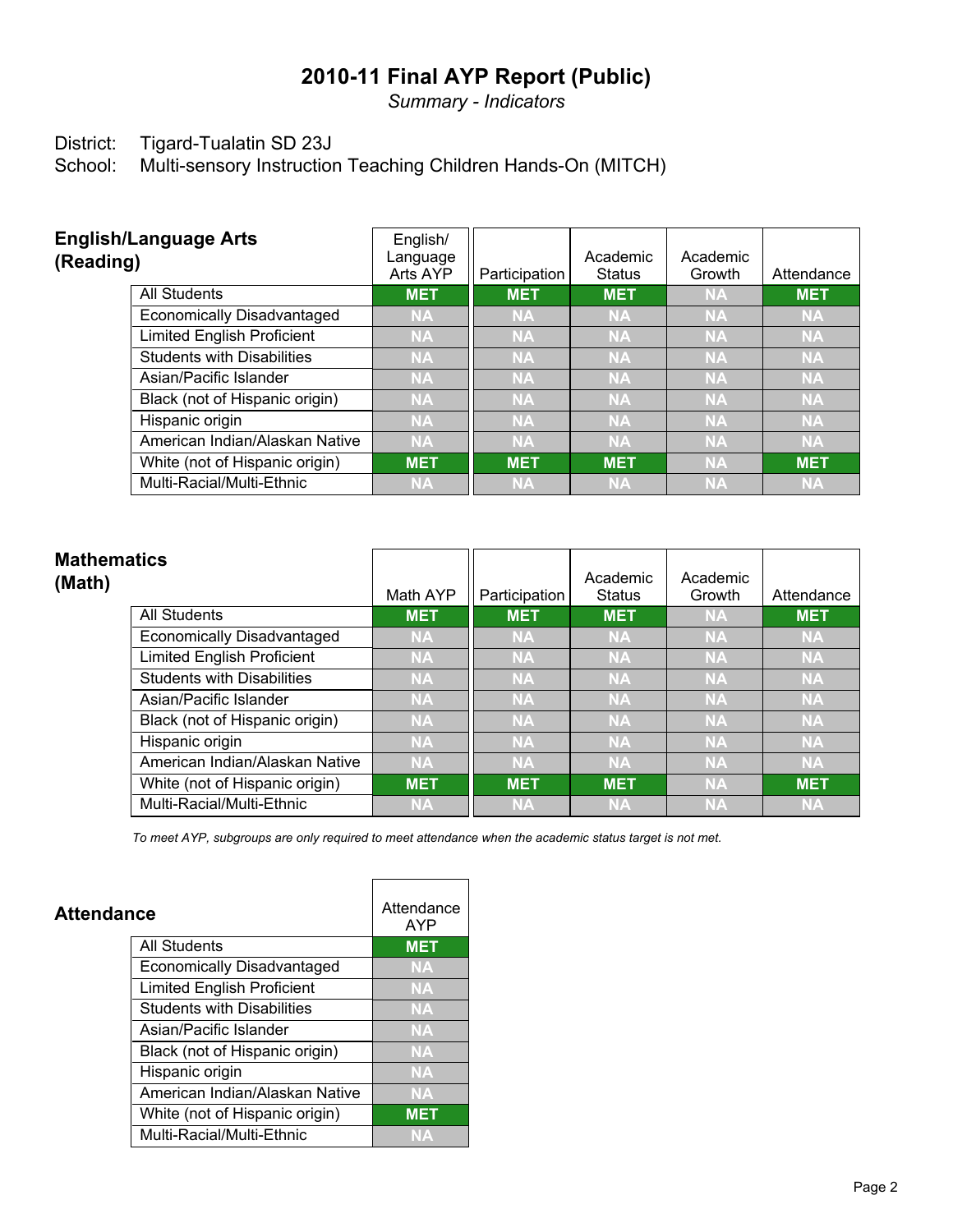*Reading Knowledge and Skills Details*

#### District: Tigard-Tualatin SD 23J

School: Multi-sensory Instruction Teaching Children Hands-On (MITCH)

| <b>Participation</b>              |               |         | Participation |         | Non-participation | Participation | Participation |
|-----------------------------------|---------------|---------|---------------|---------|-------------------|---------------|---------------|
|                                   | Participation | $09-10$ | $10 - 11$     | $09-10$ | $10 - 11$         | Denominator   | Rate          |
| <b>All Students</b>               | <b>MET</b>    | 65      | 142           |         |                   | 207           | 100           |
| Economically Disadvantaged        | <b>NA</b>     | 0       |               |         |                   |               | 100           |
| <b>Limited English Proficient</b> | <b>NA</b>     | 0       |               |         |                   | 0             |               |
| <b>Students with Disabilities</b> | <b>NA</b>     | 4       | 12            |         |                   | 16            | 100           |
| Asian/Pacific Islander            | <b>NA</b>     | 3       |               |         |                   | 10            | 100           |
| Black (not of Hispanic origin)    | <b>NA</b>     |         |               |         |                   | 2             | 100           |
| Hispanic origin                   | <b>NA</b>     | 3       |               |         |                   | 10            | 100           |
| American Indian/Alaskan Native    | <b>NA</b>     |         | າ             |         | 0                 | 3             | 100           |
| White (not of Hispanic origin)    | <b>MET</b>    | 52      | 114           |         | 0                 | 166           | 100           |
| Multi-Racial/Multi-Ethnic         | <b>NA</b>     | 5       | 11            |         |                   | 16            | 100           |

### **Participation Target: 95%**

*The participation target may be met using either a two-year or the current year participation rate.*

#### **ELA Target: 70%**

|                                   |                           |         | 2009-2010 | 2010-2011 |         |                                         |                        |                    |                           |
|-----------------------------------|---------------------------|---------|-----------|-----------|---------|-----------------------------------------|------------------------|--------------------|---------------------------|
| <b>Academic Status</b>            | Academic<br><b>Status</b> | # Tests | # Met     | # Tests   | # Met   | Year(s) of<br>data for<br>lbest statusl | % Met<br><b>Status</b> | Margin<br>of Error | Adjusted<br><b>Status</b> |
| All Students                      | <b>MET</b>                | 65      | 62        | 137       | 125     | 2009-2011                               | 92.57                  | 10.62              | 103.20                    |
| Economically Disadvantaged        | <b>NA</b>                 | $\star$ | $\star$   | $\star$   | $\star$ | 2009-2011                               | $-$                    | --                 | ÷                         |
| <b>Limited English Proficient</b> | <b>NA</b>                 | $\star$ | $\star$   | $\star$   | $\star$ | 2009-2011                               | $-$                    | --                 | $\star$                   |
| <b>Students with Disabilities</b> | <b>NA</b>                 | $\star$ | $\star$   | 12        | 8       | 2009-2011                               | $\star$                | $\star$            | $\star$                   |
| Asian/Pacific Islander            | <b>NA</b>                 | $\star$ | $\star$   |           |         | 2009-2011                               | $\star$                | $\star$            | ÷                         |
| Black (not of Hispanic origin)    | <b>NA</b>                 | $\star$ | $\star$   | $\star$   | $\star$ | 2009-2011                               | $\star$                | $\star$            | $\star$                   |
| Hispanic origin                   | <b>NA</b>                 | $\star$ | $\star$   |           | 6       | 2009-2011                               | $\star$                | $\star$            | $\star$                   |
| American Indian/Alaskan Native    | <b>NA</b>                 | $\star$ | $\star$   | $\star$   | $\star$ | 2009-2011                               | $\star$                | $\star$            | $\star$                   |
| White (not of Hispanic origin)    | <b>MET</b>                | 52      | 49        | 110       | 100     | 2009-2011                               | 91.98                  | 11.86              | 103.84                    |
| Multi-Racial/Multi-Ethnic         | <b>NA</b>                 | $\star$ |           | 10        | 9       | 2009-2011                               | $\star$                | $\star$            | $\star$                   |

| <b>Academic Growth</b>            | Academic<br>Growth | 2009-2010<br>% Met | 2010-2011<br>% Met | Change in<br>% Met | Growth<br>Target |
|-----------------------------------|--------------------|--------------------|--------------------|--------------------|------------------|
| All Students                      | NA                 | 95.38              | 91.24              | $-4.14$            | 0.46             |
| Economically Disadvantaged        | <b>NA</b>          | --                 | --                 | --                 | $\star$          |
| <b>Limited English Proficient</b> | NA                 | --                 | --                 | --                 | $\star$          |
| <b>Students with Disabilities</b> | <b>NA</b>          | $\star$            | 66.67              | $\star$            | $\star$          |
| Asian/Pacific Islander            | <b>NA</b>          | $\star$            | 100.00             | $\star$            | $\star$          |
| Black (not of Hispanic origin)    | <b>NA</b>          | ÷                  | $\star$            | $\star$            | $\bullet$        |
| Hispanic origin                   | <b>NA</b>          | $\bullet$          | 85.71              | $\star$            | $\bullet$        |
| American Indian/Alaskan Native    | <b>NA</b>          | $\star$            | $\star$            | $\star$            | $\star$          |
| White (not of Hispanic origin)    | <b>NA</b>          | 94.23              | 90.91              | $-3.32$            | 0.58             |
| Multi-Racial/Multi-Ethnic         | <b>NA</b>          | $\star$            | 90.00              | $\star$            | $\star$          |

*Academic growth is calculated using the percentage of students in 2009-10 and 2010-11 meeting achievement standards adopted 3/15/07.*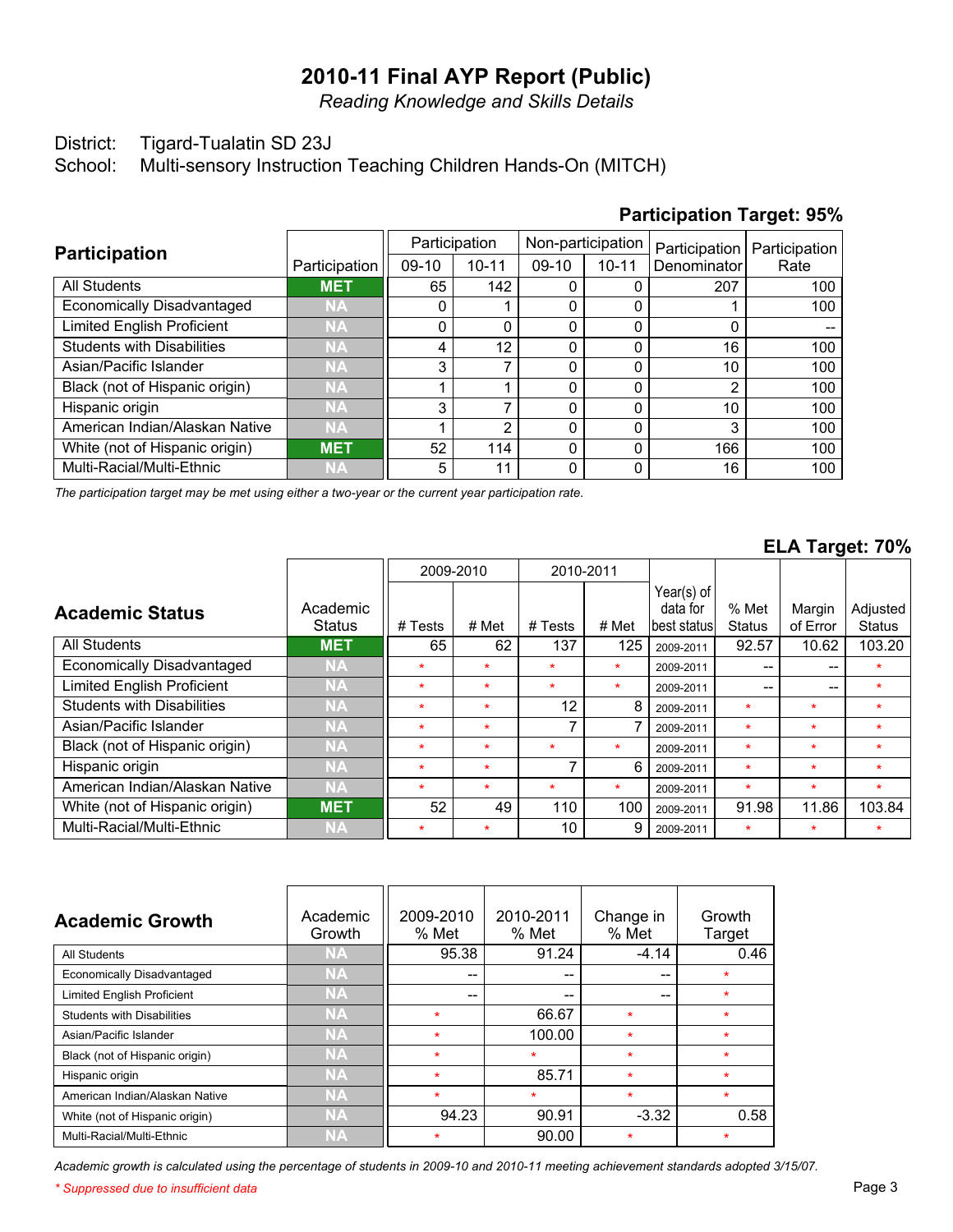*Mathematics Knowledge and Skills Details*

#### District: Tigard-Tualatin SD 23J

School: Multi-sensory Instruction Teaching Children Hands-On (MITCH)

#### Multi-Racial/Multi-Ethnic White (not of Hispanic origin) American Indian/Alaskan Native Hispanic origin Black (not of Hispanic origin) Asian/Pacific Islander Students with Disabilities Limited English Proficient Economically Disadvantaged All Students **Participation NA MET NA NA NA NA NA NA NA MET** Participation 4 52 1 3 1 4 4  $\overline{0}$  $\overline{0}$ 65 09-10 11 114  $\overline{2}$ 7 1 7 12  $\overline{0}$ 1 142 Participation 10-11 0 0  $\overline{0}$ 0  $\overline{0}$ 0 0  $\overline{0}$  $\overline{0}$ 0 09-10 0 0  $\overline{0}$ 0  $\overline{0}$  $\overline{0}$  $\overline{0}$  $\overline{0}$  $\overline{0}$ 0 Non-participation 10-11 15 166 3 10 2 11 16  $\overline{0}$ 1 207 **Denominator** Participation 100 100 100 100 100 100 100 -- 100 100 Rate Participation

*The participation target may be met using either a two-year or the current year participation rate.*

#### **Math Target: 70%**

|                                   |               |         | 2009-2010 |         | 2010-2011 |                       |               |               |          |               |
|-----------------------------------|---------------|---------|-----------|---------|-----------|-----------------------|---------------|---------------|----------|---------------|
|                                   |               |         |           |         | $09-10$   | $10 - 11$             | Year(s) of    |               |          |               |
| <b>Academic Status</b>            | Academic      |         |           |         |           | lStandardslStandardsl | data for      | % Met         | Margin   | Adjusted      |
|                                   | <b>Status</b> | # Tests | # Met     | # Tests | # Met     | # Met                 | lbest statusl | <b>Status</b> | of Error | <b>Status</b> |
| <b>All Students</b>               | <b>MET</b>    | 65      | 61        | 137     | 127       | 112                   | 2009-2011     | 85.64         | 10.62    | 96.27         |
| Economically Disadvantaged        | <b>NA</b>     | $\star$ | $\star$   | $\star$ | $\star$   | $\star$               | 2009-2011     | $- -$         | --       | $\star$       |
| <b>Limited English Proficient</b> | <b>NA</b>     | ÷       | $\star$   | $\star$ | $\star$   | $\star$               | 2009-2011     | $- -$         | --       |               |
| <b>Students with Disabilities</b> | <b>NA</b>     | $\star$ | $\star$   | 12      | 8         | 6                     | 2009-2011     | $\star$       | $\star$  | $\star$       |
| Asian/Pacific Islander            | <b>NA</b>     | ÷       | $\star$   |         | 7         |                       | 2009-2011     | $\star$       | $\star$  | $\star$       |
| Black (not of Hispanic origin)    | <b>NA</b>     | ÷       | $\star$   | $\star$ | $\star$   | $\star$               | 2009-2011     | $\star$       | $\star$  | $\star$       |
| Hispanic origin                   | <b>NA</b>     | $\star$ | $\star$   | ⇁       | 7         | 5                     | 2009-2011     | $\star$       | $\star$  | $\star$       |
| American Indian/Alaskan Native    | <b>NA</b>     | ÷       | $\star$   | $\star$ |           | $\star$               | 2009-2011     | $\star$       | $\star$  | $\star$       |
| White (not of Hispanic origin)    | <b>MET</b>    | 52      | 48        | 110     | 101       | 89                    | 2009-2011     | 84.57         | 11.86    | 96.43         |
| Multi-Racial/Multi-Ethnic         | <b>NA</b>     | $\star$ | $\star$   | 10      | 9         | 9                     | 2009-2011     | $\star$       | $\star$  | $\star$       |

|                                   |           | 2009-2010 |         | 2010-2011                                       |           |         |
|-----------------------------------|-----------|-----------|---------|-------------------------------------------------|-----------|---------|
| <b>Academic Growth</b>            | Academic  |           |         | 09-10 Standards 09-10 Standards 10-11 Standards | Change in | Growth  |
|                                   | Growth    | % Met     | % Met   | % Met                                           | % Met     | Target  |
| All Students                      | NA        | 93.85     | 92.70   | 81.75                                           | $-1.15$   | 0.62    |
| Economically Disadvantaged        | ΝA,       | --        | --      | --                                              |           | $\star$ |
| <b>Limited English Proficient</b> | <b>NA</b> | --        | $- -$   | --                                              | --        | $\star$ |
| Students with Disabilities        | <b>NA</b> | $\star$   | 66.67   | 50.00                                           | 快         | $\star$ |
| Asian/Pacific Islander            | <b>NA</b> | $\bullet$ | 100.00  | 100.00                                          | 快         | ÷       |
| Black (not of Hispanic origin)    | <b>NA</b> | ÷         | ÷       |                                                 | ÷         | ÷       |
| Hispanic origin                   | <b>NA</b> | ÷         | 100.00  | 71.43                                           | $\star$   | ÷       |
| American Indian/Alaskan Native    | <b>NA</b> | $\star$   | $\star$ |                                                 | $\star$   | $\star$ |
| White (not of Hispanic origin)    | <b>NA</b> | 92.31     | 91.82   | 80.91                                           | $-0.49$   | 0.77    |
| Multi-Racial/Multi-Ethnic         | <b>NA</b> | $\star$   | 90.00   | 90.00                                           | ÷         | $\star$ |

*Academic growth is calculated using the percentage of students in 2009-10 and 2010-11 meeting achievement standards adopted 3/15/07.*

*\* Suppressed due to insufficient data* Page 4

# **Participation Target: 95%**